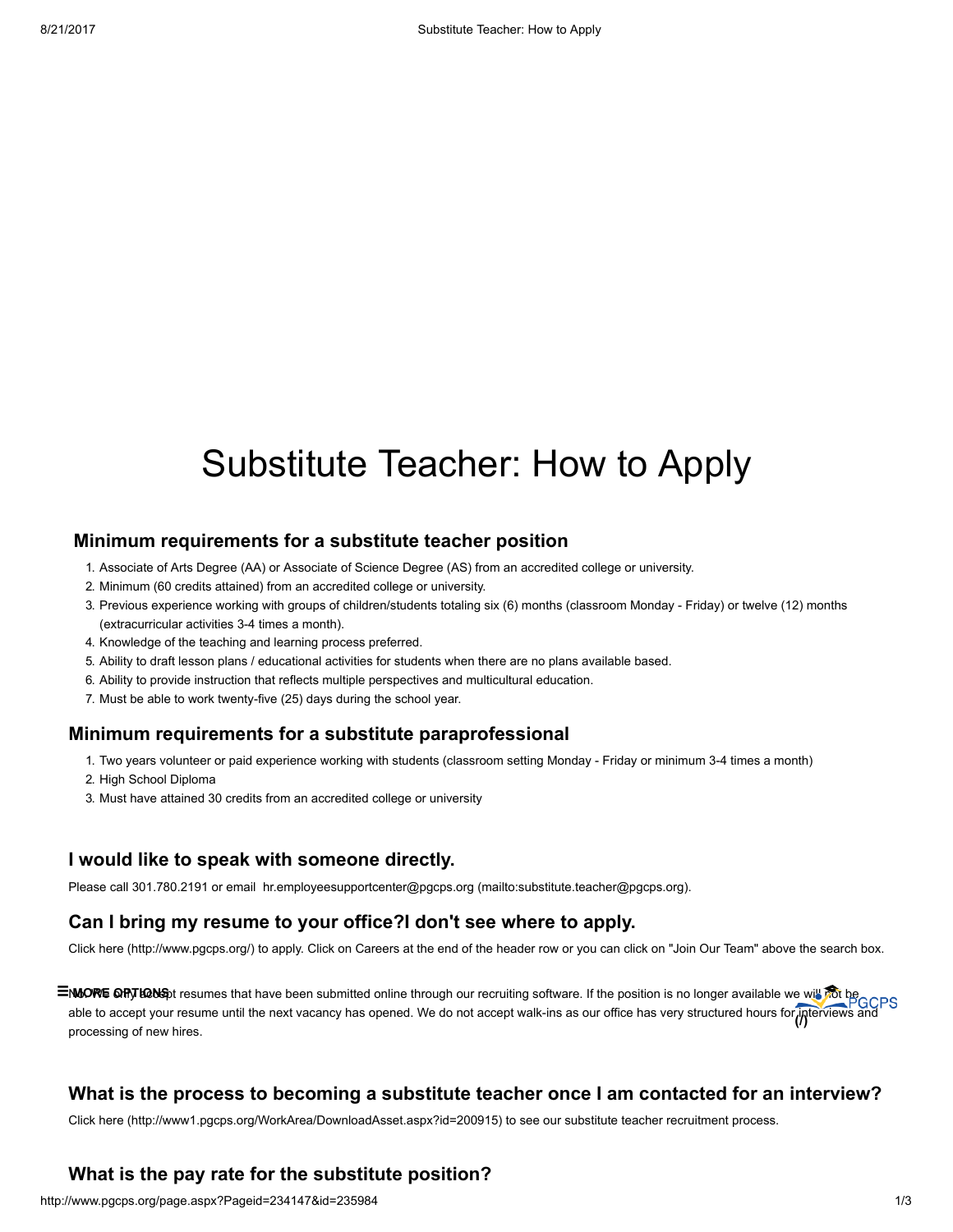#### Daily

- \$70.38/day Non-degreed (Minimum of 60 college credits)
- o \$102/day Degreed (Bachelors or higher)
- \$153/day Retired PGCPS Teacher (Must provide verification of valid MSDE teaching certificate)

#### Long-term

Begins on the 16th consecutive day for the same teacher in the same assignment. Note: Any requested absence (ie. not a PGCPS holiday or unexpected school closing) during the long-term assignment will result in the pay rate returning to the daily rate of pay.

- \$92.82/day Non-degreed
- $\circ$  \$122.40/day Degreed
- o \$178.50/day Retired PGCPS Teacher

# What is the pay rate for the substitute paraprofessional position?

\$10.86 per hour; there is no long-term rate of pay for substitute paraprofessionals.

# How would I obtain assignments?

We use a web-based absence management system called AESOP. It is a very easy system to use to find and fill teacher vacancies all with a few clicks of a button. All candidates will be offered to attend a training on AESOP and can register to attend if needed.

# Sign up for Text Message and Email Alerts > [\(https://public.govdelivery.com/accounts/PGCPS/subscriber/topics?qsp=PGCPS\\_9\)](https://public.govdelivery.com/accounts/PGCPS/subscriber/topics?qsp=PGCPS_9)